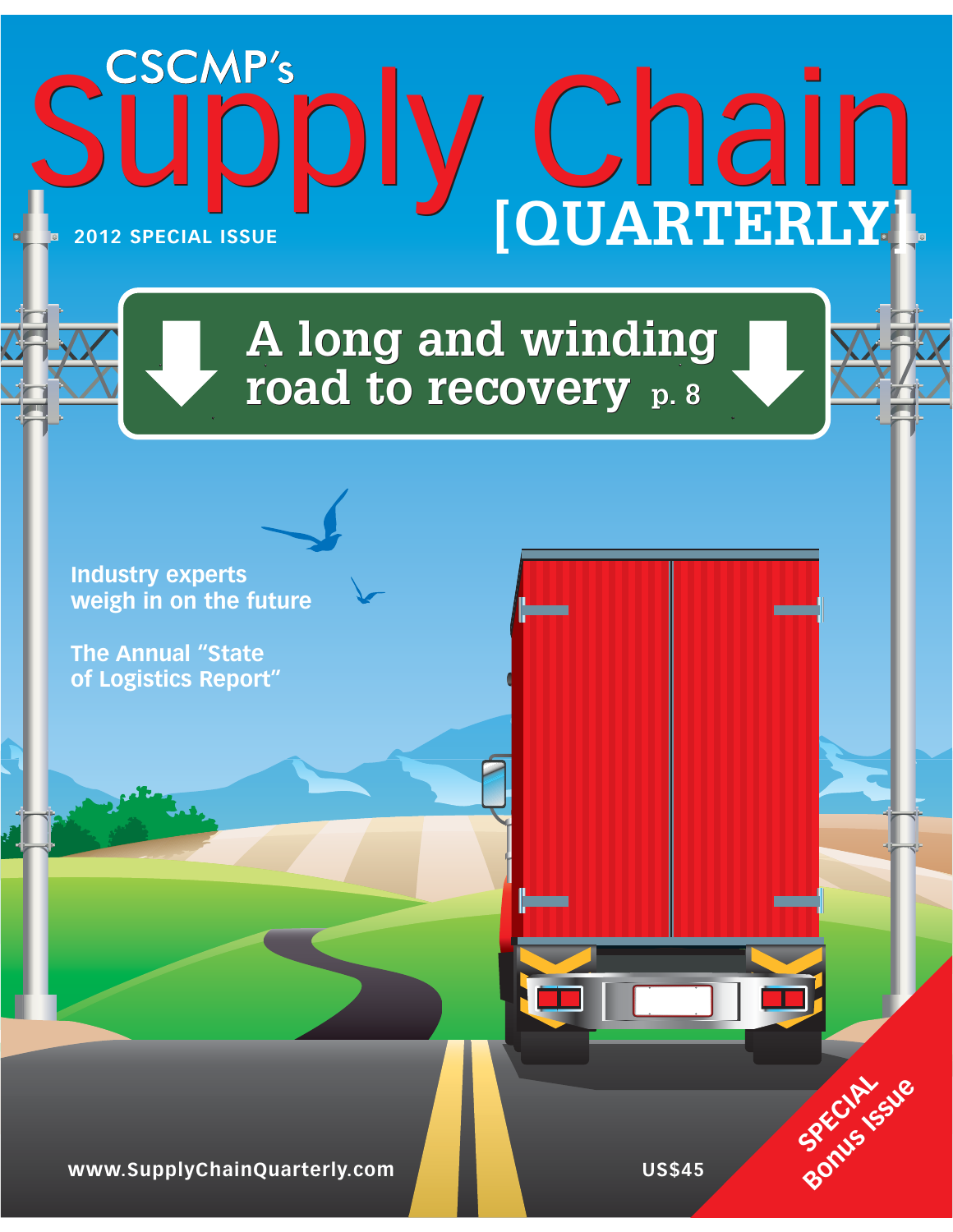### **[WAREHOUSING]**

## Think globally, *site locally*

Site selection for a new distribution center has always been influenced by local costs and constraints. Now companies also need to consider global trends.

**WHERE TO LOCATE A NEW DISTRIBUTION CENTER** (DC) is one of the most demanding and far-reaching decisions that a logistics executive will ever make. A less-than-optimum location will result in higher costs and put the company at a competitive disadvantage that could persist for years. To choose the best location and avoid these risks, companies must consider not only local but also global factors that will affect the cost of getting their goods to their customers.

When situating a DC in the United States, not all locations are equal in terms of cost. A 2012 BizCosts.com study shows significant cost variances among surveyed DC sites (see Figure 1). These figures are based on a hypothetical 150-worker distribution center occupying 450,000 square feet and serving a national market. A comparison of a Meadowlands/Northern New Jersey DC site vis-à-vis an Indianapolis location, for example, shows a total annual cost differential of 29 percent, favoring Indianapolis. Costs in the BizCosts.com analysis include labor, construction, taxes, utilities, and over-the-road shipping in truckload lots.

One factor that has a major impact on a DC's operating cost is over-the-road shipping. Shipping currently represents the largest single cost factor in the supply chain, far outdistancing real estate and rent costs, and these costs do not look like they will go down anytime soon. Our site selection firm is projecting trucking costs will rise 5.0 to 5.5 percent this year. Carrier margins are under intense pressure from rising driver wages and health insurance premiums, increased fuel cost, and required environmental equipment upgrades. These factors will force carriers to raise rates just to stay afloat.

Transportation costs are particularly steep in California, a



key state for many companies' distribution networks. A study commissioned by the California Trucking Association found that the state's new Low Carbon Fuel Standard will likely raise the retail price of diesel fuel in California by up to 50 percent—to a projected US \$6.69 per gallon by 2020.

With escalating fuel and trucking costs, astute DC siteseekers are finding important savings in inland distribution center locations close to rail hubs. We are counseling our clients to locate their inland distribution facilities as close to rail ramps as possible, as they provide opportunities to reduce dependence on over-the-road transport and to achieve a greater utilization of lower-cost, environmentally friendly rail. Some of these rail ramps are located in smaller, less-congested, and less-costly cities, and some also have free trade zone (FTZ) status.

One example of an intermodal development that is attracting DCs is in Quincy, Washington, USA. Quincy is located on the Seattle-Chicago main line of the Burlington Northern Santa Fe (BNSF) Railway in central Washington state and is close to Interstate 90 and the ports of Seattle

[BY JOHN H. BOYD]